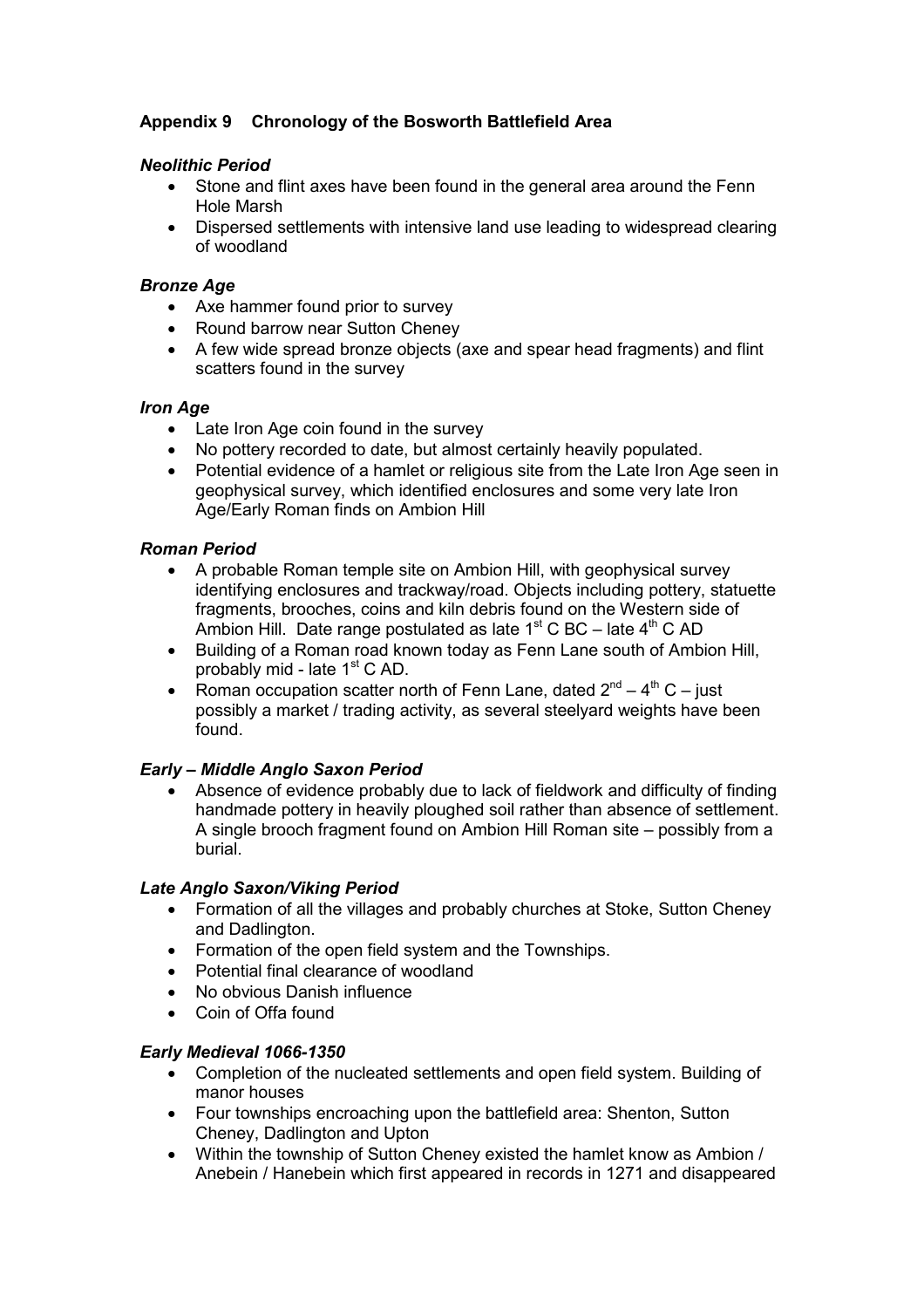from records in 1346; probably greatly depopulated as a result of the Black Death and the plagues that followed and then cleared by landowner to rear sheep.

- Dadlington Windmill erected.
- Redemore mentioned in the Dadlington Court roles

### Later Medieval 1350- 1500

- The ridge of high ground from Ambion Hill through to Stapleton was probably the site of Richard III's camp before the 1485 battle, but as yet there is little archaeological evidence to confirm this.
- 1485 August Battle of Bosworth
- Between 1470 and 1605 the great field immediately to the east of Stoke Golding changes in name from Garbrodys to Crown Hill field.

### 16th Century

- Documents available referring to the Manor of Anne Beam although no reference to a hamlet
- 1511 churchwardens are granted license to raise alms for the restoration of a chantry chapel for the Bosworth dead
- 1580s 1604 Stoke Golding enclosed
- early  $16<sup>th</sup>$  C Redemore mentioned in Dadlington Court rolls

## 17th Century

- 1603 1646 Shenton enclosed
- 1620s William Burton claims to have weapons and armour from the battle, and records many dug up during enclosure in the late  $16<sup>th</sup>$  C. These no longer seem to exist.
- 1629s Shenton hall built by William Wollaston.
- 1632 Higham on the Hill enclosed
- 1625 1674 Dadlington enclosed
- 1644 a Civil War skirmish fought on the field where Richard III was slain in 1485
- 1670s -80s Bosworth Hall built on the site of a medieval moated manor house
- Sutton Cheney is enclosed by 1674
- 1638- 1679 1803 gradual enclosure of Sibson (including Upton) ending with Act

### 18th Century

- 1768 -1804 Ashby Canal is constructed.
- 1769 Dovecote built at Shenton Hall (extant) and re-design of Shenton Pleasure grounds as a landscape park (tree clumps, avenue, driveway)

### 19th Century

- Ambion Hill Farm built in early 19th century
- Samuel Parr erected a cairn over a spring on Ambion Hill in 1813 known as 'Richard's Well'
- 1862 Shenton Hall considerably extended and the church rebuilt. New plantations (Top Spinney), a new driveway to approach hall from Bradfields canal bridge and a rectilinear pool created
- 1873 Ashby and Nuneaton joint railway constructed, along with Shenton **Station**
- 1880 estimated date for planting of Ambion Wood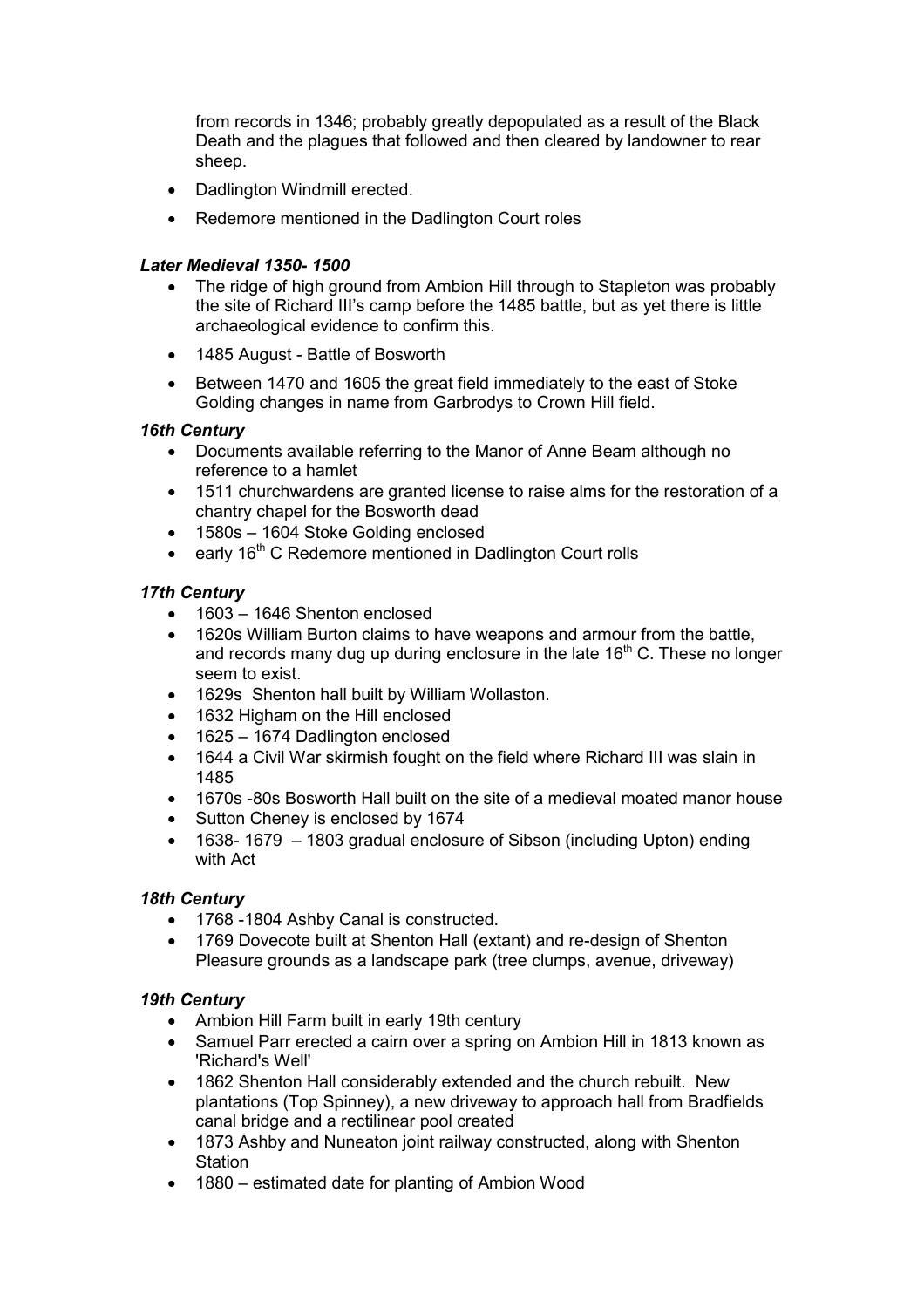### 20th Century

- 1945 onwards major changes to drainage pattern in the area particularly Redemore Plain
- 1950s Planting of conifers in Ambion Wood
- 1966 Ambion DMV designated a SAM
- 1966 Richard's Well listed as Grade II
- 1966 Stoke Golding airfield established
- 1970 Shakerstone to Nuneaton section of Ashby and Nuneaton joint railway closed
- 1974 Bosworth Battlefield Centre and County Park opened and the Bosworth trail set up by LCC and reinactments started
- 1985 BBHC extended for 500 anniversary further buildings constructed on site adding to the existing farm buildings
- 1985 Interpretation of battle was challenged by Foss starting the debate on the location
- 1986 Apple Orchard Farm listed Grade II
- 1990 Ashby Canal designated a Conservation Area
- 1990 Railway Station on Humberston Road, Leicester was relocated and rebuilt as Shenton Station
- 1990 Comprehensive study of Battlefield by Foss
- 1992 Shenton Village designated a Conservation Area
- 1993 Bennett publishes book 'The Battle of Bosworth'
- 1995 Bosworth confirmed as a registered battlefield by EH and boundary defined and report prepared and the area given 'material consideration' status in planning.
- 1999 field walking and metal detecting survey

## 21st Century

- 2001 Hinckley and Bosworth Local Plan adopted
- 2001 resistivity survey of Flagpole Field to NW of BB Heritage Centre revealed enclosures
- 2002 Wright produced alternative theory to battlefield location
- 2002 Jones present a fundamental relocation of Battlefield
- 2002 Stoke Golding airfield redeveloped
- 2003 field walking and metal detecting survey
- 2004 BBHC site (Country Park) split between two departments in LCC
- 2004 Conservation Statement prepared for battlefield by Chris Burnett **Associates**
- 2004 Bosworth Battlefield A Reassessment published by Glenn Foard
- 2004 New 25 year lease agreement for Battlefield Visitor Centre put in place between LCC and Sutton Cheney Estate
- 2005 LCC awarded HLF award
- 2005 Work starts on redevelopment of BBHC and the Battlefield Survey starts
- 2005 Five year temporary planning permission granted by LCC for 'medieval village' at Ambion Parva
- 2005 Tithe Barn Restaurant opened
- 2006 Bosworth Battlefield Heritage Room opened
- 2006 Hinckley and Bosworth Landscape Character Assessment published
- 2008 Bosworth Battlefield exhibition opened
- 2009 Hinckley and Bosworth Core Strategy Adopted